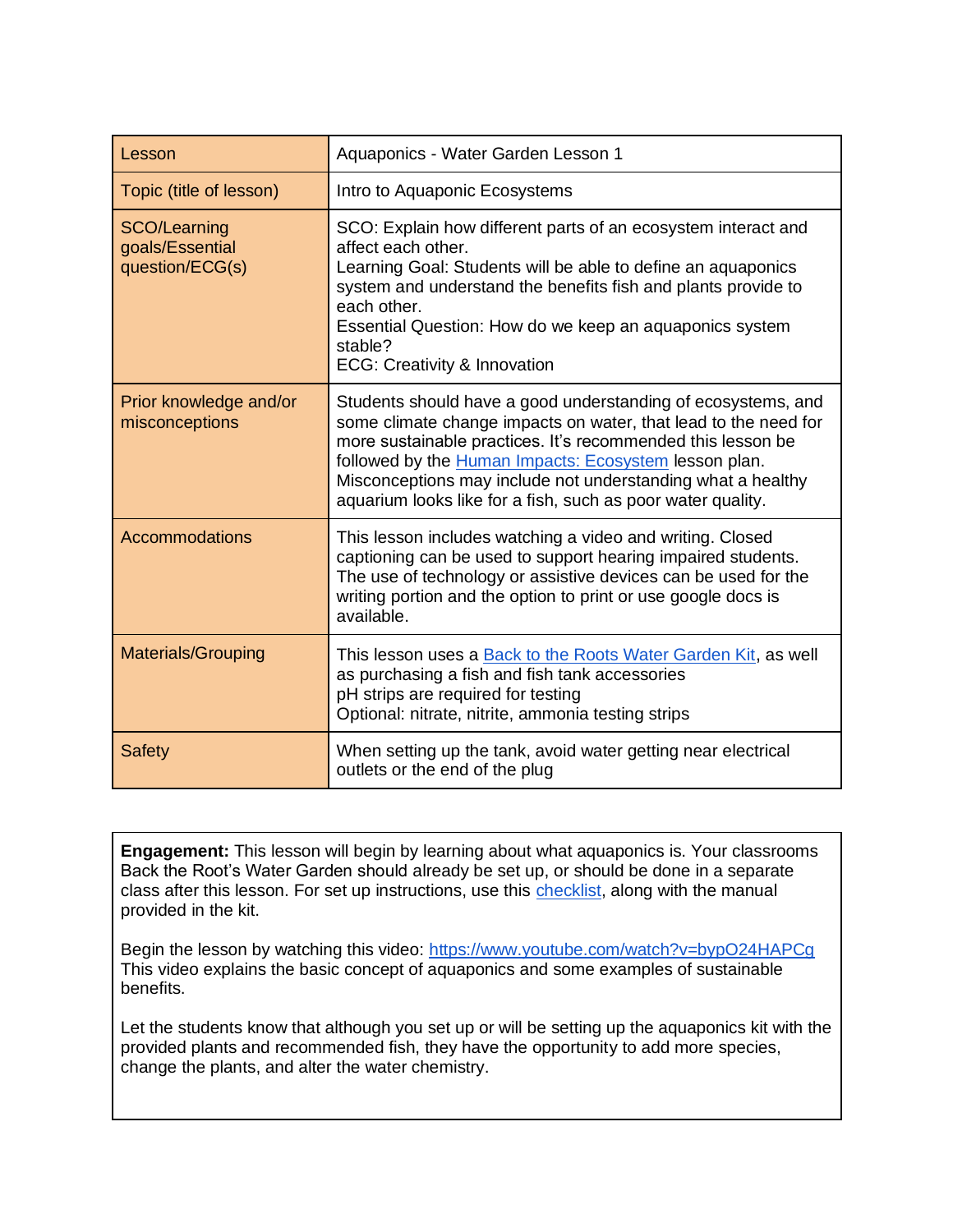**Exploration:** Use pH strips to test the acidity in the water. If the tank is not yet set up, test tap water for now and re-test when the tank is filled. Water is typically around a pH of 7, and the recommended pH for both fish and plants is around 6-6.5. (In this water garden, the fish prefers 6-7 and plants prefer 5.5-6.5). You can also measure the water temperature using a thermometer. If your tank is set up, determine if the water temperature is suitable for the chosen species (should be 24-28 °C for bettas). More info [here.](https://backtotheroots.com/pages/water-garden-frequently-asked-questions#foo_fishcare+)

Additionally, if you have a testing kit you can test the nitrate, nitrite, ammonia and carbonate levels in the tank. These tests will be more relevant once the aquarium has been in use for a little while and during the second lesson.

**Explanation:** Discuss with students why the pH might be higher or lower than 7 and reasons it can change. You can share a short video on ocean acidification: <https://www.youtube.com/watch?v=qAkhuETYn5U>

Although this water garden project supports freshwater fish, changes in  $CO<sub>2</sub>$  and pH can still have harmful effects. Excess  $CO<sub>2</sub>$  won't be an issue in the classroom aquarium, but pH is still an important measurement and can be affected by other add-ons that will be looked at in the next lesson.

**Elaboration**: Now that students have a basic understanding of the importance of measuring and having equilibrium in their aquarium, the topic will become how to introduce new species into the ecosystem. As a class or individually, read this article: [https://thecadreupei.com/2021/09/29/a-goldfish-out-in-the-wild-how-a-harmless-looking-fish](https://thecadreupei.com/2021/09/29/a-goldfish-out-in-the-wild-how-a-harmless-looking-fish-can-pose-a-significant-ecological-danger-in-pei/)[can-pose-a-significant-ecological-danger-in-pei/](https://thecadreupei.com/2021/09/29/a-goldfish-out-in-the-wild-how-a-harmless-looking-fish-can-pose-a-significant-ecological-danger-in-pei/)

Discuss how goldfish are not native to ponds or rivers in PEI and the goldfish found were assumed to have escaped or been dumped from someone's own pond. The focus of this article is to touch on invasive species and how one species can affect biotic and abiotic factors of an ecosystem and cause major issues.

**Evaluation (Assessment):**  See below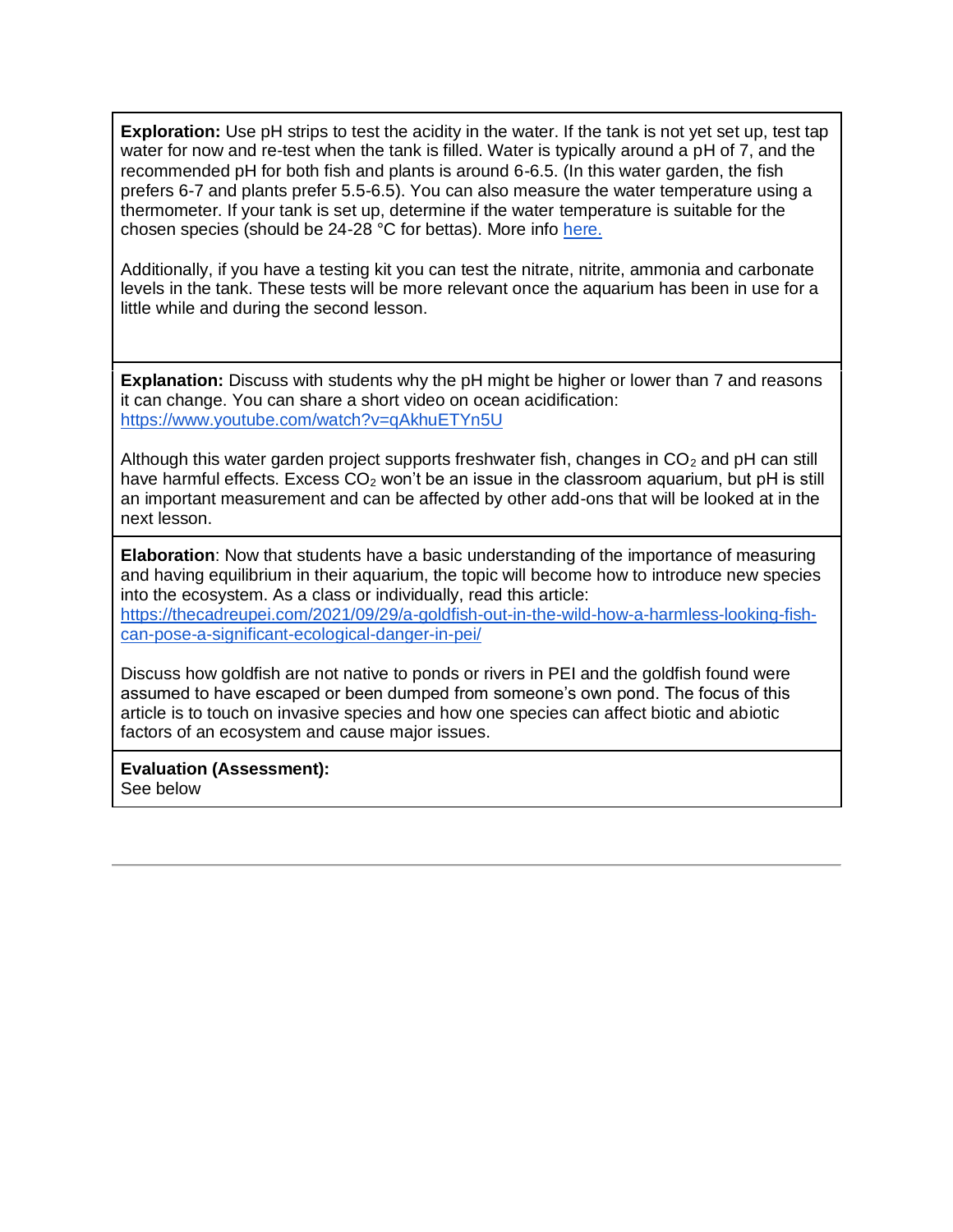| Name: | )ate |
|-------|------|
|       | ww   |

| Date: |
|-------|
|       |

Use the information from the video and the Back to the Root's [FAQ page](https://backtotheroots.com/pages/water-garden-frequently-asked-questions) to answer the following questions:

1. A typical fish tank has to be cleaned about once a week. This water garden only needs to be cleaned every 5-6 weeks. Why is that?

2. How does the practice of aquaponics contribute to saving water?

3. Potential Hydrogen, commonly referred to as pH, measures how acidic water is. An example of something that is acidic is lemon juice which has a pH of about 2. What is the ideal pH range that is suitable for both plants and fish to live in the Back the Roots aquaponics tank?